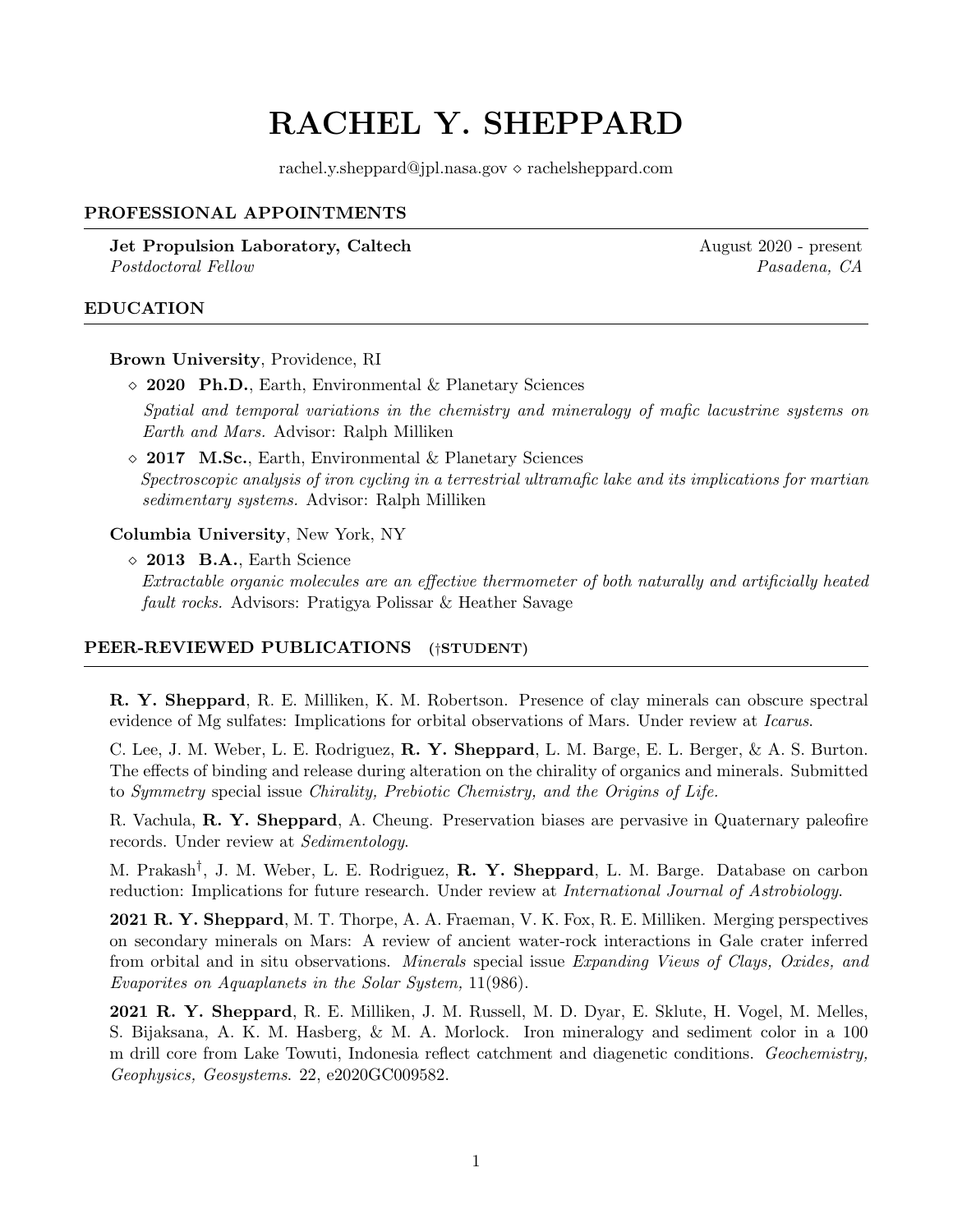2020 R. Y. Sheppard, R. E. Milliken, Y. Itoh, & M. Parente. Updated perspectives and hypotheses on the mineralogy of Lower Mt. Sharp, Mars, as seen from orbit. Journal of Geophysical Research: Planets. 26.

2020 J. Russell, H. Vogel, S. Bijaksana, M. Melles, A. Deino, A. Hafidz, A. Hasberg, M. Morlock, T. von Rintelen, R. Y. Sheppard, B. Stelbrink, & J. Stevenson. The Late Quaternary tectonic, biogeochemical, and environmental evolution of ferruginous Lake Towuti, Indonesia. Palaeogeography, Palaeoclimatology, Palaeoecology. 556, pp. 109905.

2019 R. Y. Sheppard, R. E. Milliken, J. M. Russell, M. D. Dyar, E. Sklute, H. Vogel, M. Melles, S. Bijaksana, A. K. M. Hasberg, & M. A. Morlock. Characterization of iron in Lake Towuti sediment. Chemical Geology. 512, pp. 11-30.

2017 B. C. Johnson, **R. Y. Sheppard**, A. C. Pascuzzo, E. A. Fisher, & S. E. Wiggins. Porosity and salt content determine if subduction can occur in Europa's ice shell. Journal of Geophysical Research: Planets. 122.

2015 R. E. Sheppard, P. J. Polissar, & H. M. Savage. Organic thermal maturity as a proxy for frictional fault heating: experimental constraints on methylphenanthrene kinetics at earthquake timescales. Geochimica et Cosmochimica Acta. 151, pp. 103-116.

2014 H. M. Savage, P. J. Polissar, R. Sheppard, C. D. Rowe, & E. E. Brodsky. Biomarkers heat up during earthquakes: New evidence of seismic slip in the rock record. Geology. 42(2), pp. 99-102.

## PUBLICATIONS IN PREPARATION (DRAFT AVAILABLE, †STUDENT)

J. Ando<sup>†</sup>, **R. Y. Sheppard**, A. A. Fraeman, C. Seeger, V. Sun, A. Rudolph. Classes of diagenetic features within the Murray formation and their Mastcam multispectral properties. For submission to Icarus, April 2022.

H. T. Manelski<sup>†</sup>, **R. Y. Sheppard**, A. A. Fraeman, J. Johnson. Statistical classification of Gale crater targets based on ChemCam passive spectra. For submission to Icarus, April 2022.

L. E. Rodriguez, S. Lamm<sup>†</sup>, **R. Y. Sheppard**, A. Celestian, S. P. Perl, L. M. Barge. Classification of iron (oxy)hydroxides and sulfides using mission-ready spectroscopic techniques and machine learning. For submission to Spectrochimica Acta: Atomic Spectroscopy, April 2022.

M. Melwani Daswani, R. Y. Sheppard, J. Weber, L. Rodriguez, J. Barnes, M. Grady, S. Schwenzer, I. Wright. Isotopic and mineralogical analyses of ALH 84001 including hematite detection. For submission to Meteoritics & Planetary Science, February 2022.

R. Y. Sheppard, J. Frydenvang, A. A. Fraeman, R. E. Milliken. Comparison of orbital and in situ subtleties in the chemostratigraphy of Mt. Sharp: A statistical approach.

#### OTHER PUBLICATIONS (WHITE PAPERS, INDUSTRY PAPERS, ETC.)

2021 Keck Institute for Space Studies (KISS), Revolutionizing Access to the Mars Surface. C. J. Culbert, B. L. Ehlmann, A. A. Fraeman, editors. Final Workshop Report for the W. M. Keck Institute for Space Studies, Pasadena, CA.

2015 R. E. Sheppard, U. D'Haenens-Johansson, K. S. Moe, & W. Wang. HPHT synthetic diamond melee in high-quality mounted jewelry piece. Gems  $\mathcal C$  Gemology. 51(1).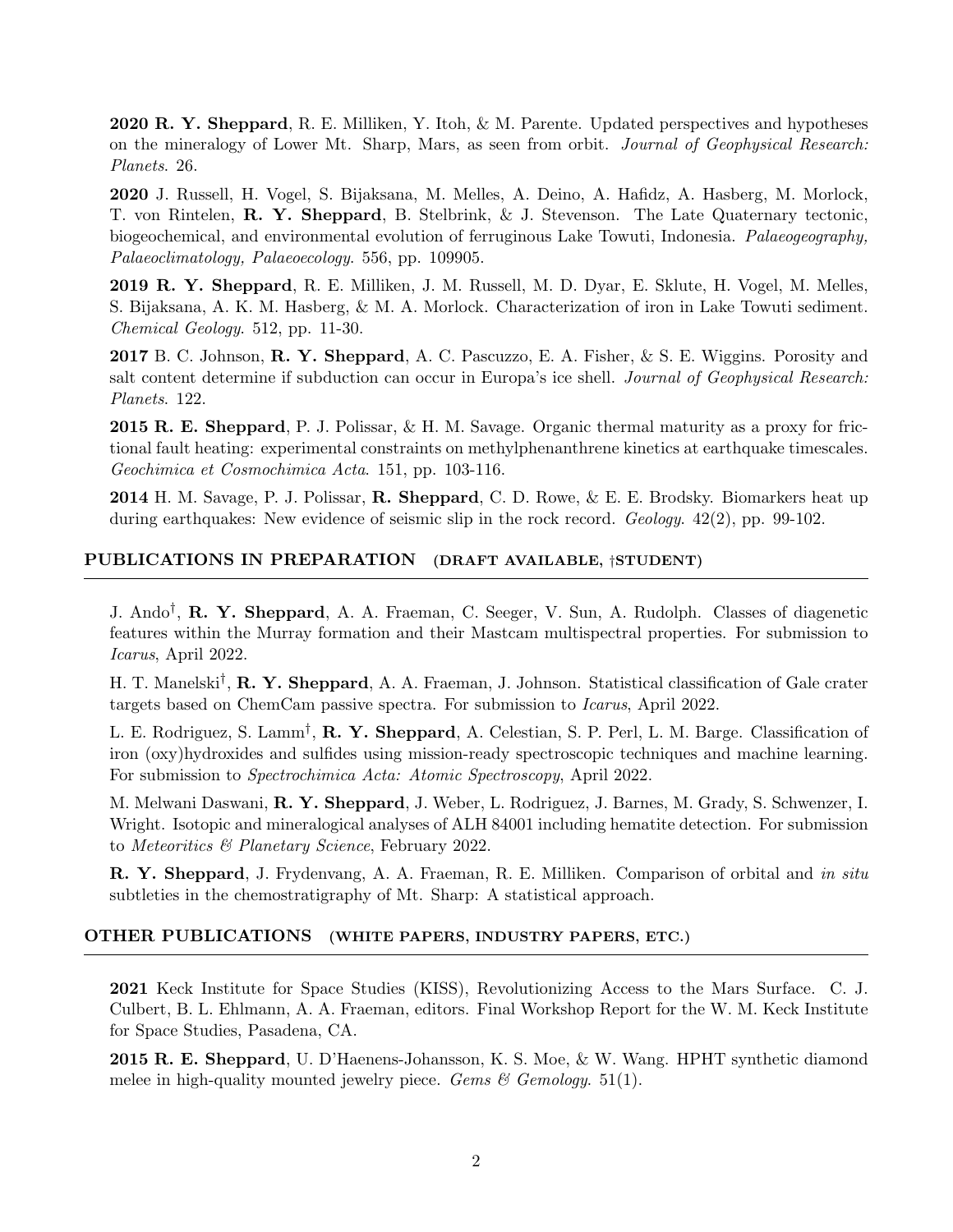2015 R. E. Sheppard, W. Wang, & T. Moses. Analysis of melee diamonds using FTIR spectroscopy. Gems & Gemology. 51(1).

2014 W. Wang, M. Altobelli, C. Dieck, & R. E. Sheppard. Screening of small yellow melee for treatment and synthetics. Gems & Gemology. 50(4).

#### RESEARCH GRANTS

2022-2025 Mars Science Laboratory Participating Scientist Program (MSL-PSP). Science PI. "Understanding Mg-sulfate distribution, hydration state, and crystallinity in Mt. Sharp." (\$300,000.)

2022 Spontaneous Research and Technology Development Program, Jet Propulsion Laboratory. Co-I. "Novel reaction design to test martian weathering." (\$40,000.)

2020-2022 Strategic Research and Technology Development Program, Jet Propulsion Laboratory. Science PI. "Experimental constraints on groundwater driven redox gradients on Mars." (\$300,000.)

#### RELEVANT EXPERIENCE

Mars Science Laboratory Team May 2016 - present Participating Scientist 2022-present Science Team Member 2016-2022 Gemological Institute of America Cerricus Correspondent Correspondent Correspondent Correspondent October 2013 - June 2015 Research Laboratory, diamond color origin and spectroscopy New York, NY Lamont-Doherty Earth Observatory **May 2011** - August 2013 Research Assistant  $Palsades, NY$ 

#### AWARDS & FELLOWSHIPS

2019 Dissertation Fellowship, Brown University Graduate School, full stipend support (6 mo.).

2017, 2015 NASA Group Achievement Award, MSL Science and Operations Team.

2015-2018 Presidential Fellowship, Brown University Graduate School, enhanced stipend support (3 yr.).

2013 Walter C. Pitman III Award for excellence in thesis research and presentation, Columbia University Department of Earth and Environmental Sciences.

#### CONFERENCE PRESENTATIONS: FIRST AUTHOR (\*ORAL PRESENTATIONS)

2022 R. Y. Sheppard, A. A. Fraeman, L. M. Barge, J. M. Weber, L. Rodriguez, E. Martinez. Laboratory sediment columns to explore habitability of the martian subsurface under different groundwater conditions. AbSciCon, Atlanta, GA. (Scheduled.)

2022 R. Y. Sheppard, A. A. Fraeman, L. M. Barge, J. M. Weber, L. Rodriguez, E. Martinez. Laboratory sediment column simulations of chemical and redox gradients in the martian groundwater environment. Lunar and Planetary Science Conference, The Woodlands, TX. *(Scheduled.)* 

2021 R. Y. Sheppard\*, L. Barge, A. A. Fraeman, J. M. Weber, L. Rodriguez, E. Flores, E. Martinez. Laboratory sediment column simulations of chemical and redox gradients in the martian groundwater environment. American Geophysical Union Fall Meeting, New Orleans, LA.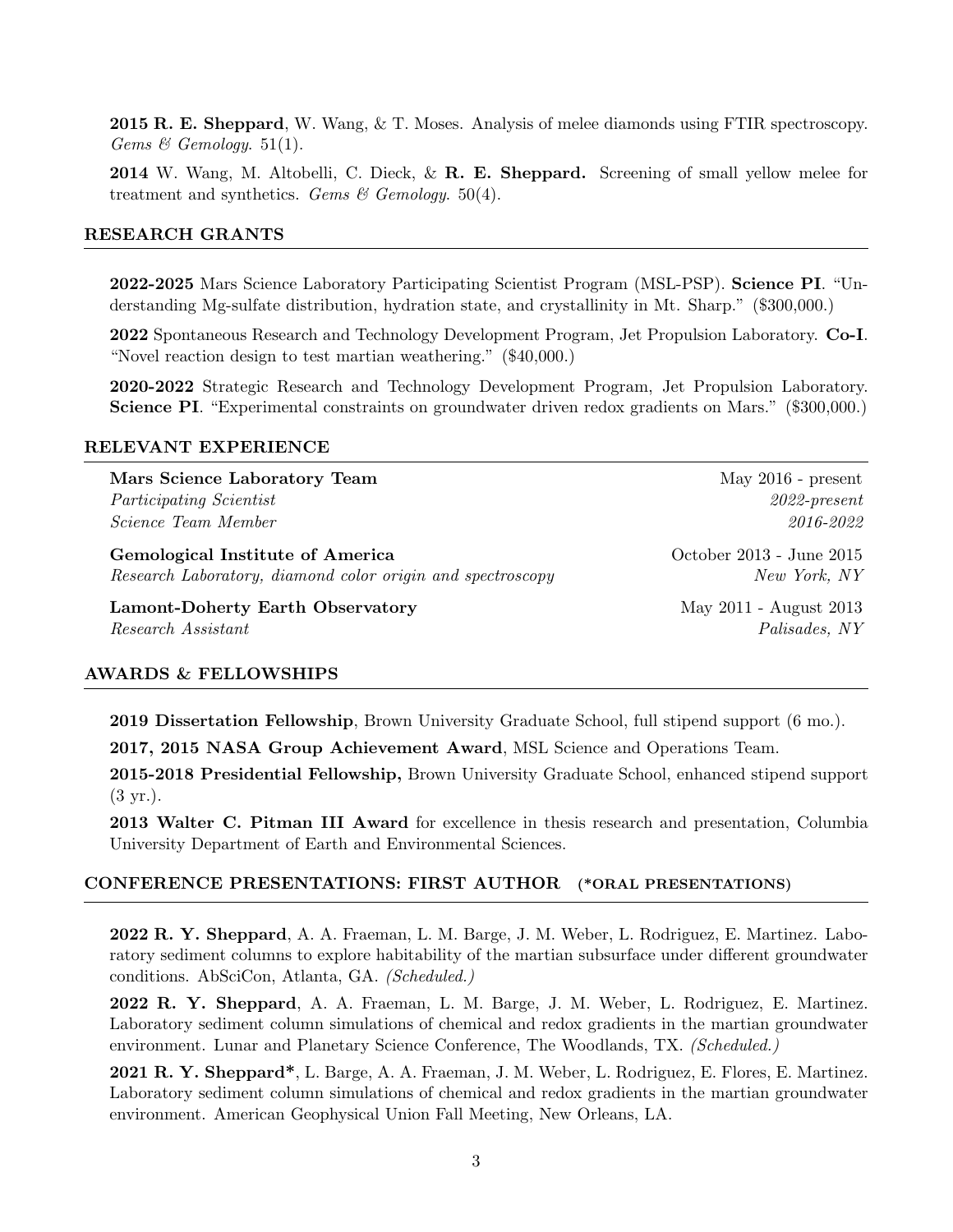2021 R. Y. Sheppard, R. E. Milliken, J. M. Russell, M. D. Dyar, E. C. Sklute, S. Bijaksana, M. Melles, & H. Vogel. Mineral and chemical changes in a 100 m long sediment core from Lake Towuti, Indonesia and implications for mafic lacustrine sediments in Gale crater, Mars. American Geophysical Union Fall Meeting, New Orleans, LA.

2021 R. Y. Sheppard\*, R. E. Milliken, & K. M. Robertson. Presence of clay minerals can obscure spectral evidence of Mg sulfates: Implications for orbital observations of Mars. Lunar and Planetary Science Conference, The Woodlands, TX.

2020 R. Y. Sheppard, R. E. Milliken, & K. M. Robertson. Reflectance measurements of clays and sulfates under Mars-like temperature and relative humidity cycles and implications for clay-sulfate assemblages in Gale crater. Lunar and Planetary Science Conference, The Woodlands, TX. (Canceled due to Covid-19.)

2020 R. Y. Sheppard, R. E. Milliken, J. M. Russell, M. D. Dyar, E. C. Sklute, S. Bijaksana, M. Melles, & H. Vogel. Mineral and chemical changes in a 100 m long sediment core from Lake Towuti, Indonesia and implications for mafic lacustrine sediments in Gale crater, Mars. Lunar and Planetary Science Conference, The Woodlands, TX. (Canceled due to Covid-19.)

**2019 R. Y. Sheppard\***, R. Milliken,  $\&$  K. M. Robertson, Cycling of hydrous minerals and implications for the martian hydrological cycle. American Geophysical Union Fall Meeting, San Francisco, CA.

2019 R. Y. Sheppard, R. Milliken, Y. Itoh, & M. Parente. Mineral stratigraphy around Mt. Sharp suggests aqueous processes affected the entire mound: directions for upcoming rover observations from orbital data. Ninth International Conference on Mars, Pasadena, CA.

2019 R. Y. Sheppard, R. Milliken, Y. Itoh, & M. Parente. Lateral continuity of mineralogical and morphological contacts in Mt. Sharp: linking upcoming rover observations and orbital data. Lunar and Planetary Science Conference, The Woodlands, TX.

2018 R. Y. Sheppard\*, R. Milliken, Y. Itoh, & M. Parente. Assessing Lateral Variations in the Mineralogical Stratigraphy of Mt. Sharp: Linking Rover and Orbital Observations. American Geophysical Union Fall Meeting, Washington, D.C.

2018 R. Y. Sheppard\*, R. Milliken, J. Russell, H. Vogel, M. Melles, & S. Bijaksana. Signatures of iron cycling in a terrestrial redox-stratified lake and implications for Gale Crater, Mars. Lunar and Planetary Science Conference, The Woodlands, TX.

2017 R. Y. Sheppard, R. Milliken, & J. Russell. Tracking changes in iron mineralogy through time in a terrestrial analogue for Gale Crater. American Geophysical Union Fall Meeting, New Orleans, LA.

2017 R. Y. Sheppard, R. Milliken, & J. Russell. Iron oxidation state and cycling in sediments of Lake Towuti, Indonesia and implications for chemistry and mineralogy of Martian mudstones. Lunar and Planetary Science Conference, The Woodlands, TX.

2013 R. E. Sheppard, P. J. Polissar, & H. M. Savage. Organic thermal maturity as a proxy for frictional fault heating: experimental constraints on biomarker kinetics at earthquake timescales. American Geophysical Union Fall Meeting, San Francisco, CA.

2012 R. E. Sheppard, P. J. Polissar, & H. M. Savage. Rapid heating experiments demonstrate the usefulness of organic molecules as an earthquake thermometer. American Geophysical Union Fall Meeting, San Francisco, CA.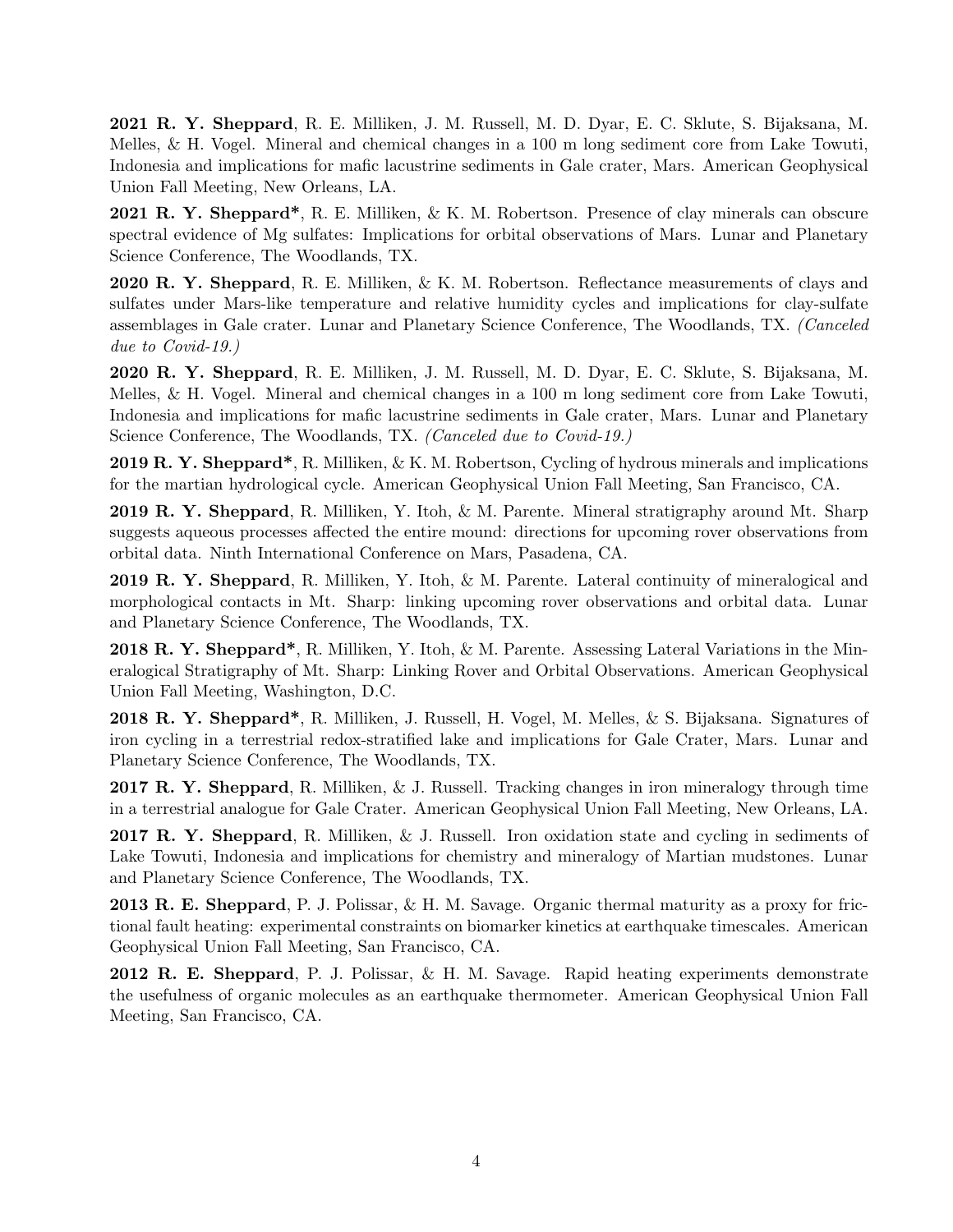### INVITED EXTERNAL TALKS & TEAM MEETINGS

2022 R. Y. Sheppard. Research Colloquium, Astrobiology & Planetary Science, Georgia Tech, Atlanta, GA. (Scheduled.)

2021 R. Y. Sheppard. Research Colloquium, EAPS, Purdue, West Lafayette, IN.

2020 R. Y. Sheppard. Geoclub Seminar Series, GPS, Caltech, Pasadena, CA.

2020 R. Y. Sheppard. Research Colloquium, Jet Propulsion Laboratory, Pasadena, CA. (Canceled due to Covid-19)

2020 R. Y. Sheppard. Geochemistry Colloquium, Lamont-Doherty Earth Observatory, Palisades, NY.

2019 R. Y. Sheppard, R. Milliken, Y. Itoh, & M. Parente. Updated orbital view of mineral stratigraphy of Mount Sharp and implications for Curiosity's traverse. Mars Science Laboratory team meeting, NASA Goddard, Greenbelt, MD.

2018 R. Y. Sheppard, R. Milliken, & J. Russell. Sedimentation in Lake Towuti & martian planetary processes. Towuti Drilling Project team meeting, Makassar, Indonesia.

2017 R. Y. Sheppard, R. Milliken, & J. Russell. Lake Towuti as an analogue for trends seen in Gale Crater, Mars. Towuti Drilling Project team meeting, Bandung, Indonesia.

2016 R. Y. Sheppard, R. Milliken, & J. Russell. Terrestrial analogs for chemical trends in Gale Crater: Ultramafic lakes in Indonesia and Iceland. NASA Astrobiology Institute (NAI) team meeting, Williamstown, MA.

## PRESENTATIONS: CONTRIBUTING AUTHOR (†STUDENT)

2022 J. M. Weber, L. E. Rodriguez, R. Y. Sheppard, E. Martinez<sup>†</sup>, L. M. Barge. Understanding habitability and prebiotic chemistry with continuous-flow terrestrial analogs. Invited. AbSciCon, Atlanta, GA.

2022 T. C. Marlin<sup>†</sup>, J. M. Weber, R. Y. Sheppard, S. M. Perl, L. M. Barge. Chemical gardens as analogs for prebiotic chemistry on ocean worlds. AbSciCon, Atlanta, GA.

2022 D. Valadez<sup>†</sup>, E. Flores<sup>†</sup>, E. Martinez<sup>†</sup>, **R. Y. Sheppard**, R. P. Hodyss, J. M. Weber, J. Castillo<sup>†</sup>, B. Henderson, L. M. Barge. Sorption of prebiotic organics on iron sulfide minerals in ocean world analog systems. AbSciCon, Atlanta, GA.

2022 E. Martinez<sup>†</sup>, E. Flores<sup>†</sup>, D. Valadez<sup>†</sup>, J. M. Weber, T. C. Marlin<sup>†</sup>, **R. Y. Sheppard**, L. M. Barge. Organic acid adsorption onto iron (oxy)hydroxides under ocean world analog conditions. AbSciCon, Atlanta, GA.

2022 J. M. Weber, E. Martinez<sup>†</sup>, **R. Y. Sheppard**, L. E. Rodriguez, L. M. Barge. Mars weathering experiments: development and use of continuous-flow packed bed for geologic exploration. Lunar and Planetary Science Conference, The Woodlands, TX.

2022 H. T. Manelski† , R. Y. Sheppard, A. A. Fraeman, J. R. Johnson, R. Wiens, N. Lanza, J. Frydenvang. Classification of ChemCam passive spectral targets in Gale crater. Lunar and Planetary Science Conference, The Woodlands, TX.

2022 J. K. Ando<sup>†</sup>, **R. Y. Sheppard**, A. A. Fraeman, V. Sun. Locations and multispectral features of distinct classes of diagenetic features within the Murray formation, Gale crater, Mars. Lunar and Planetary Science Conference, The Woodlands, TX.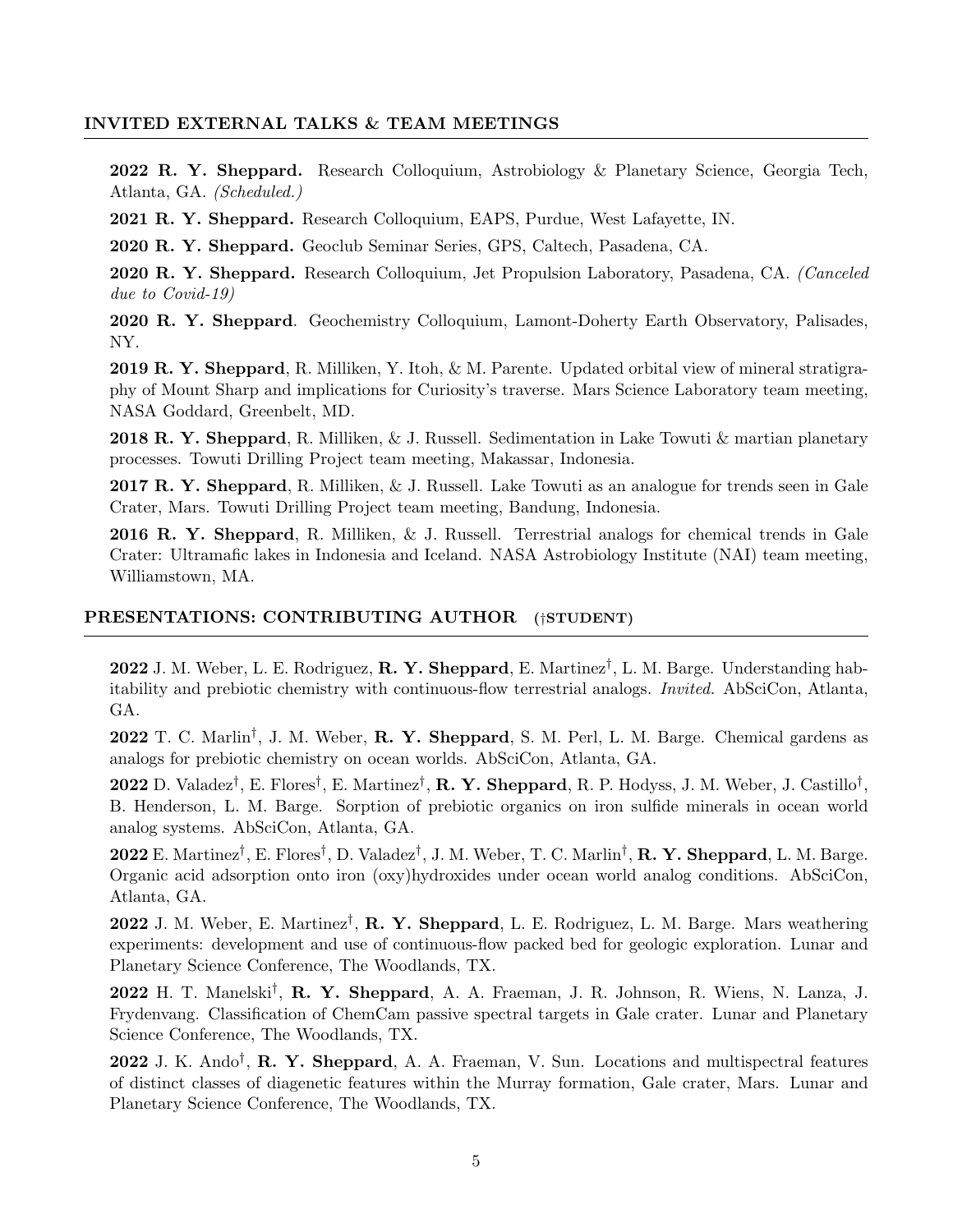2022 W. Rapin, R. Y. Sheppard, G. Dromart, J. Schieber, B. Clark, L. Kah, D. Rubin, B. L. Ehlmann, S. Gupta, G. Caravaca, N. Mangold, E. Dehouck, S. Le Mouelic, O. Gasnault, J. V. Clark, A. Bryk, B. Dietrich, R. C. Wiens. The Curiosity rover is exploring a key sulfate-bearing orbital facies. Lunar and Planetary Science Conference, The Woodlands, TX.

2022 E. Martinez<sup>†</sup>, E. Flores<sup>†</sup>, T. C. Marlin<sup>†</sup>, D. Valadez<sup>†</sup>, J. M. Weber, **R. Y. Sheppard**, R. P. Hodyss, L. M. Barge. Organic acid adsorption on iron (oxy)hydroxides under ocean world analog conditions. Origins of Life Gordon Research Conference, Oxnard, CA. (Canceled due to Covid-19)

2021 T. F. Bristow, E. B. Rampe, R. Sheppard, R. Milliken. In situ mineralogy of a clay-sulfate transition in Gale crater. American Geophysical Union Fall Meeting, New Orleans, LA.

2021 A. A. Fraeman, M. Hughes, C. Seeger, J. Ando<sup>†</sup>, S. Jacob, J. Johnson, **R. Sheppard**, R. Arvidson, M. Rice, J. Bell. Spectral properties of diagenetic features near the clay-sulfate transition in Mt. Sharp. American Geophysical Union Fall Meeting, New Orleans, LA.

2021 S. N. Lamm<sup>†</sup>, L. E. Rodriguez, R. Y. Sheppard, S. M. Perl, A. J. Celestian, L. M. Barge. Classification of iron (oxy)hydroxides and sulfides using mission-ready spectroscopic techniques and machine learning. Geological Society of America Annual Meeting, Portland, OR.

2020 R. E. Milliken, J. P. Grotzinger, R. Sheppard, R. Wiens, R. Gellert, L. M. Thompson, A. Vasavada, T. Bristow, & N. Mangold. The chemistry and mineralogy of an ancient lacustrine sequence on Mars: observations, interpretations, and future prospects. Lunar and Planetary Science Conference, The Woodlands, TX. (Canceled due to Covid-19)

2019 R. E. Milliken, J. P. Grotzinger, R. Wiens, R. Gellert, L. M. Thompson, R. Sheppard, A. Vasavada, T. Bristow, & N. Mangold. The chemistry and mineralogy of an ancient lacustrine sequence on Mars: lessons learned from integrating rover and orbiter datasets. Ninth International Conference on Mars, Pasadena, CA.

2018 D. Morriss, C. B. Sanders, J. P. Grotzinger, J. Busch, L. F. Cury, P. Daoust, W. W. Fischer, B. Howes, D. S. Jones, R. Sheppard, L. L. Nelson, J. P. Pu, D. P. Quinn, J. Wilcots, & R. Swart. Cap Sequence Post-dating Marinoan Glacial Deposits, Naukluft Mountains, Namibia. American Geophysical Union Fall Meeting, Washington, D.C.

2017 A. C. Pascuzzo, B. C. Johnson, R. Y. Sheppard, E. A. Fisher, & S. E. Wiggins. Porosity and salt content determine if subduction can occur in Europa's ice shell. Europa Deep Dive 1: Ice-Shell Exchange Processes, Houston, TX.

**2015** H. Savage, P. J. Polissar, H. Rabinowitz,  $\&\mathbf{R}$ . Sheppard. Some like it hot: the spectrum of temperature rise during earthquakes. American Geophysical Union Fall Meeting, San Francisco, CA.

2012 H. Savage, P. J. Polissar, R. Sheppard, C. Rowe, & J. Kirkpatrick. Organic geochemical evidence for frictional heating of the NE Japan décollement in drillcores from Expedition 343: JFAST. American Geophysical Union Fall Meeting, San Francisco, CA.

2011 H. Savage, P. J. Polissar, R. Sheppard, E. Brodsky, & C. Rowe. Do faults stay cool under stress? American Geophysical Union Fall Meeting, San Francisco, CA.

2011 P. J. Polissar, H. Savage, R. Sheppard, C. Rowe, & E. Brodsky. What's Cooking? Evaluating frictional stress using extractable organic material in fault zones. American Geophysical Union Fall Meeting, San Francisco, CA.

### TEACHING EXPERIENCE

2018 Instructor, summer course, Brown University's STEM II program.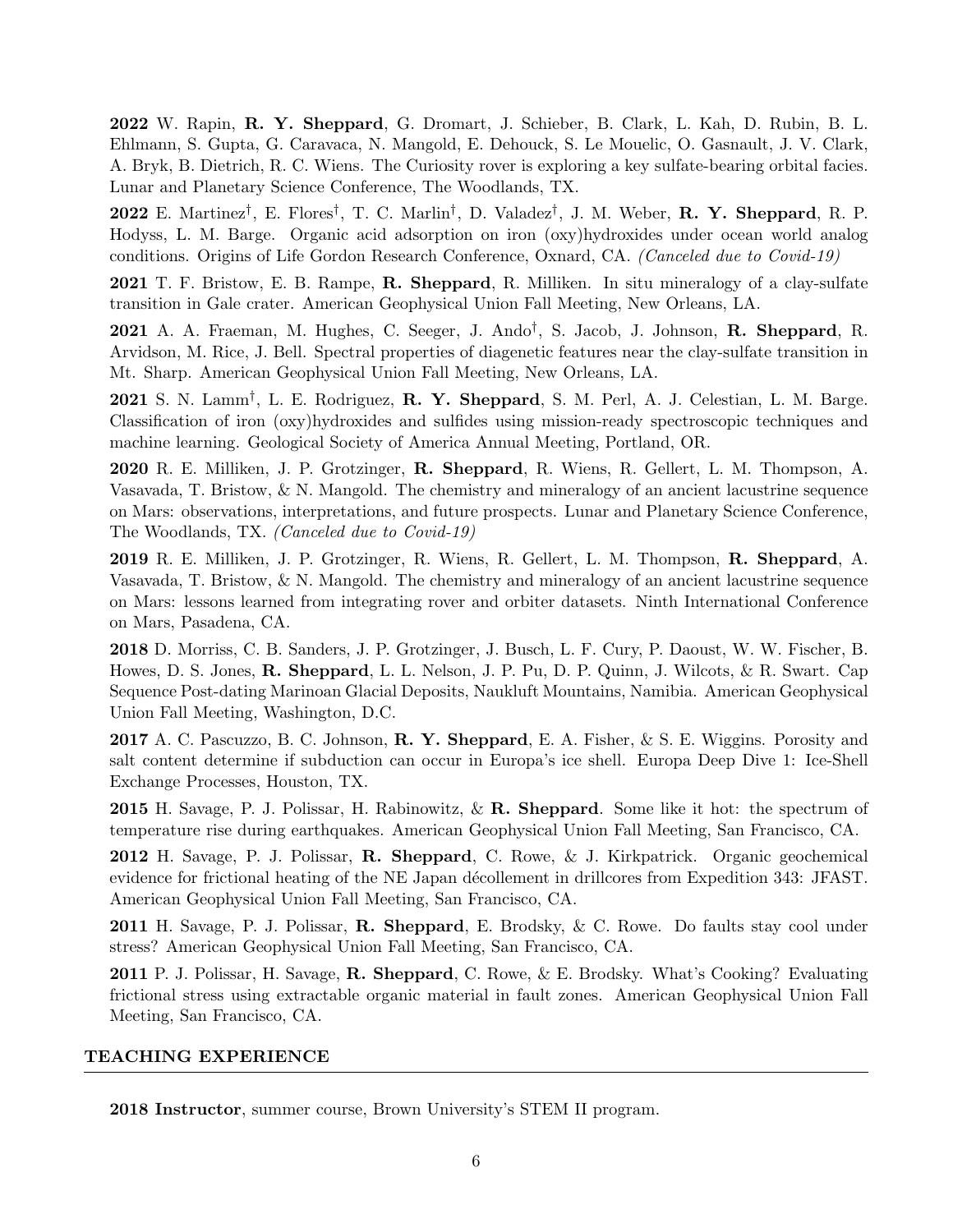2018 Teaching Assistant, Planetary Geology (GEOL0810), Brown University.

2017 Teaching Assistant, summer course, Brown University's STEM II program.

## MENTORING EXPERIENCE

### 2021 Undergraduate advisees hosted by Caltech/JPL:

 $\diamond$  Henry Manelski

Jordan Ando

## 2016-2020 Undergraduate advisees hosted by Brown University:

 $\Diamond$  Ana Colón (now a PhD student at U. of Oregon)

 $\Diamond$  Christopher Yen (now a PhD student at WashU)

 $\Diamond$  Grant Rutherford *(now a PhD student at MIT)* 

 $\diamond$  Sarah Martinez

 $\diamond$  Catherine Miranda

2018 Leadership Alliance Summer Program Coordinator, Brown University.

# OTHER SERVICE & OUTREACH

Journals recently reviewed for: Journal of Geophysical Research: Planets, Journal of Geophysical Research: Biogeosciences, Icarus.

2022 Session Convener, AbSciCon, "Surface Expressions of Subsurface Habitable Environments."

2021 Reviewer, Graduate Women In Science (GWIS) National Fellowship Program.

2020 Panelist, NASA review panel.

2019 Session Convener and Chair, American Geophysical Union Fall Meeting, "Evidence of waterrock interaction throughout the Solar System," oral and poster session.

2019 Executive Secretary, NASA review panel.

2019 Workshop Leader, Girl Scout Senior Leadership Conference, Salve Regina University. "Craters, spacecraft, and the surfaces of our Solar System."

2019-present Participant, semiannual Skype a Scientist program for K-12 students and incarcerated adults.

2018-2020 GeoW+ Co-Founder, Graduate Student Leader, Brown University. Intersectional mentoring group for geoscience undergraduates.

2018-2020 Graduate Student Representative, Department Diversity and Inclusion Action Committee, Brown University. Invited.

2018-2020 Graduate Student Faculty Representative, Brown University. Liaison between faculty and graduate students, invited attendee to faculty meetings. Elected.

2018-2019 Planetary Climate Task Force Representative, Brown University. Elected.